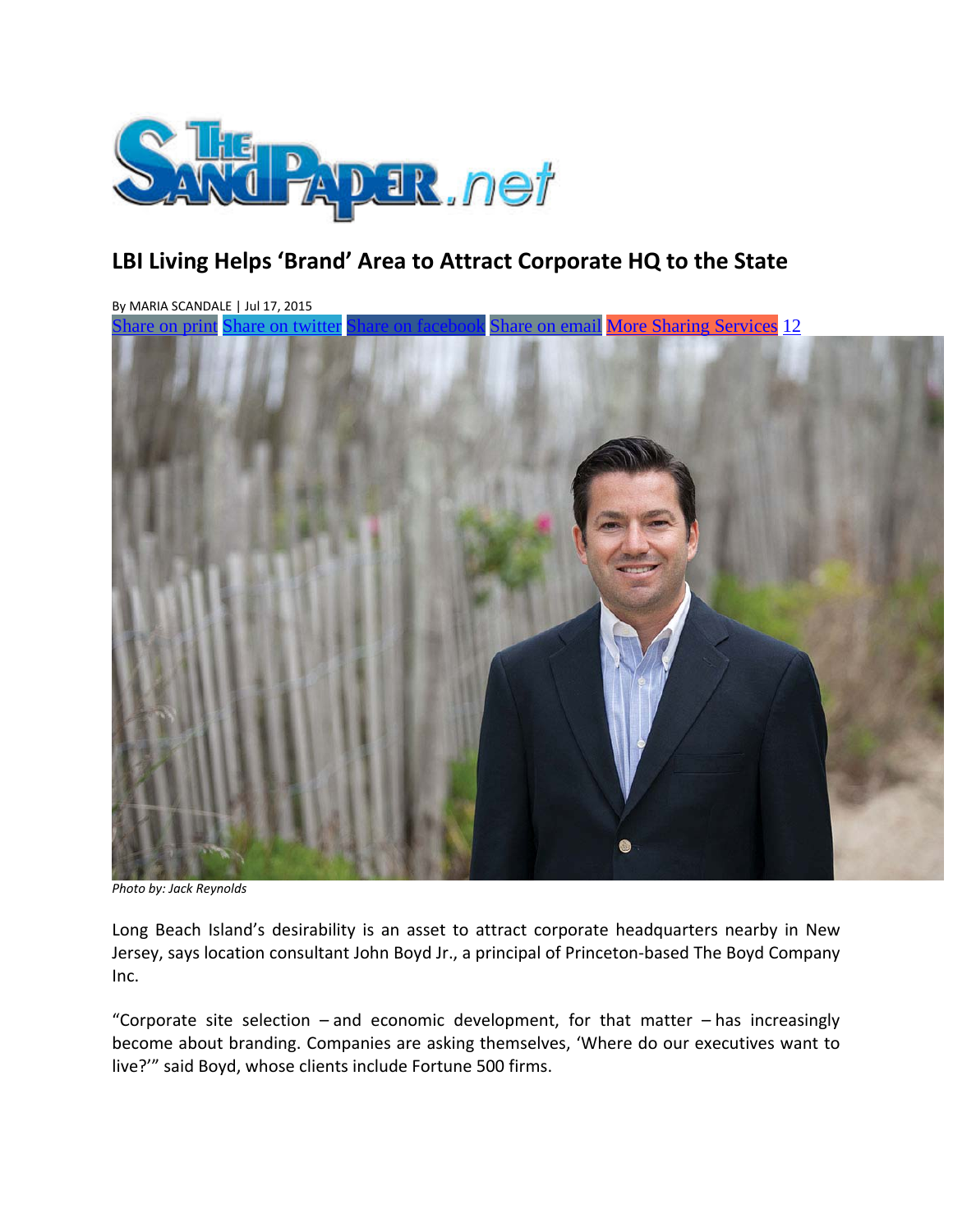The applicable phrase is "life balance." A handily located waterfront home that at times could double as a meeting place is not only a haven, but also a smart retreat.

"Executives from around the nation look at LBI as a real gem, a real asset," said Boyd, whose family are longtime Surf City homeowners. "I can't tell you how much time I spend with executives from major corporations throughout North America who know about LBI ... and it has really emerged over the last decade or so as an alternative to the Hamptons."

The SandPaper talked with Boyd in conjunction with his Q&A essay below.

The types of projects that New Jersey is competing for include corporate headquarters and IT industry. South Jersey adds potential for data security and drone testing projects.

In its 40th year, The Boyd Company Inc. is one of the nation's most experienced and trusted corporate site selection firms. Boyd provides independent location counsel to leading Fortune 500 and up-and-coming corporations worldwide.

The firms encompass a range of office, manufacturing, supply chain and service industries. Boyd clients include Chevron, Pratt & Whitney, PepsiCo, Visa International, Honda Motor Co., Hewlett-Packard, JP Morgan Chase, Sanofi, Royal Caribbean Cruises, Dell and TD Canada Trust.

John Boyd Jr. graduated from The College of New Jersey, majoring in political science, in 2001. He is recognized as one of the nation's top authorities in the field of corporate mobility and economic development, and his views are routinely cited in the nation's business media. The firm was founded by his father in 1975.

On the plus side in selling the state, Boyd points out comparatively low operating costs, particularly in southern parts of the state. Such focus was directed to ChooseNJ, the state's lead economic development organization.

ChooseNJ says on its website, "New Jersey offers companies a highly educated workforce (CNBC ranks New Jersey #4 in education), perfect location at the heart of the Northeast (within a day's drive of 130 million consumers) and unparalleled global access (through world‐class seaports and airports.)"

"We did a project for them about a year ago documenting operating costs in New Jersey versus other markets the state is competing with," Boyd added. "That report is proprietary, but what I can share with you ... we documented compelling operating cost advantages in South Jersey, in Ocean County, in Atlantic County and also in Salem County." Labor costs are competitive, and industrial real estate costs are low, as well.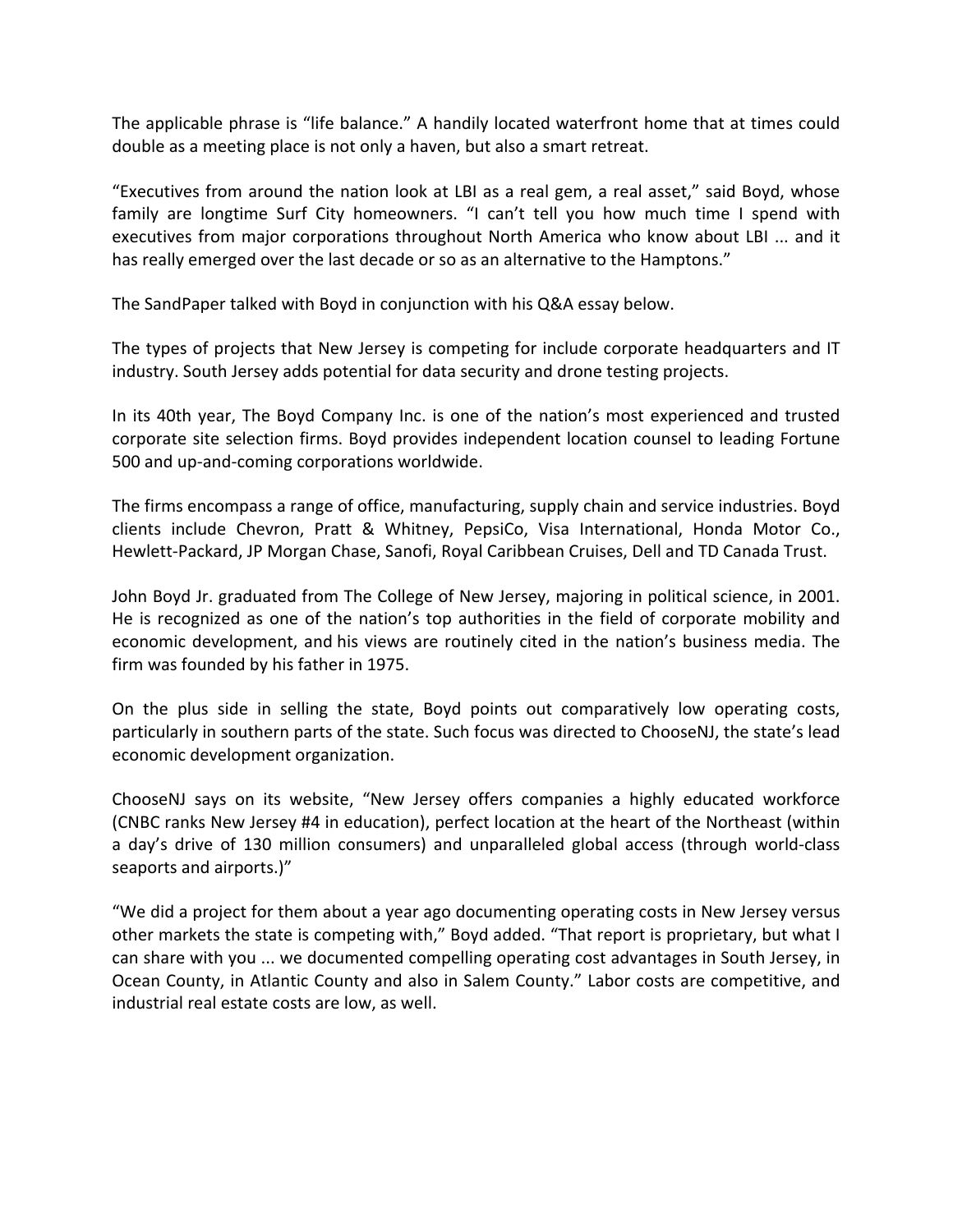#### **Pomona On the Map As Federal Drone Test Site**

"We project a new wave of corporate investment into Ocean and Atlantic counties. These are projects that will employ folks who live in this community year 'round, particularly the aerospace industry," Boyd said.

The area is poised to host aerospace projects because the FAA Technical Center in Pomona was designed as one of six sites in the nation approved for drone testing projects, Boyd pointed out.

"Since July 2013, New Jersey was selected as one of six federally designated drone testing centers, and that is something the state should be leveraging to attract new aerospace industry," he said.

Pomona's proximity to the Pine Barrens and the ocean played a part in its selection as a drone test site, Boyd added. "They provide a great spectrum for these devices to be utilized, and this designation happened on the heels of Hurricane Sandy, and we look at the role that drones will play for monitoring damage, for monitoring erosion patterns, monitoring dunes, and property damage. Drones are going to play a big role in all of that."

Asked to speak on weighing challenges of marketing the state against the advantages to siting business here, Boyd noted the state's need to continue a generous tax incentive program.

"What concerns us, there is a new wave of anti‐business legislation on the horizon: paid mandatory sick leave, some new tax hikes that are being debated. There is talk about rolling back incentives in New Jersey. These are all things that would prevent the state from working with some of the dominant trends to attract industry. There are challenges; New Jersey is an expensive place to do business. But for the key industries that the state is realistically competing for – head office projects, corporate headquarters, IT projects, industries that place a premium upon attracting the best talent – for those projects, New Jersey is very much in the game for.

"That's especially when you factor in New Jersey's very generous incentive program. The GrowNJ fund is one of the smartest, well-crafted incentive programs in the country, with tax breaks, job hiring credits, workforce training grants, property tax abatements.

"Property taxes are an issue, but Long Beach Island has some of the lowest property taxes in North America, which is very attractive," he added. He listed as other advantages, "premier international air service out of Philadelphia and Newark airports, highly developed public transportation infrastructure, colleges, proximity to ports, proximity to New York City.

"All of that makes New Jersey on the short list for new corporate headquarters projects. For those types of projects, what we're saying is the lifestyle advantage on Long Beach Island is yet another attraction."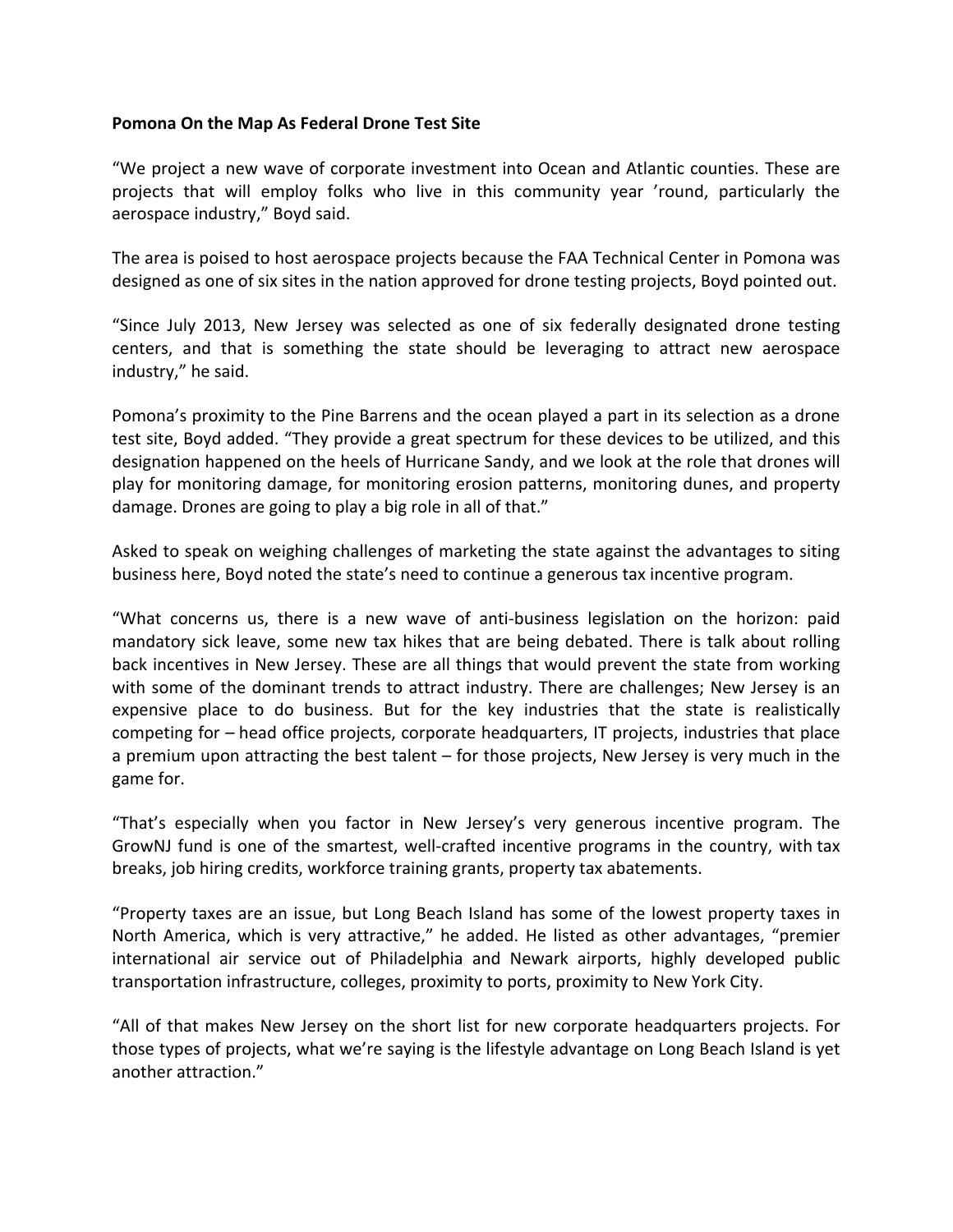$*$   $*$ 

The company provided the Q&A below to outline its positions in detail.

### *What role does LBI have on New Jersey's branding and business attraction efforts?*

The corporate site selection process entails a host of quantitative (cost-related) and qualitative (lifestyle‐related) factors. For those projects with a strong emphasis on lifestyle amenities, such as regional and national corporate headquarters, Long Beach Island can be an arrow in the quiver of New Jersey as it competes with other states for new high end corporate investment and jobs.

In the highly competitive economic development arena, New Jersey is focusing its business attraction efforts on the white collar, high tech sector, including national corporate headquarters. In this coveted white collar sector, real estate opportunities for highly paid executive transferees and their families are under the microscope and are influential site selection factors, both for principal residences, second homes, recreational getaways and settings to host corporate as well as family affairs.

LBI distinguishes itself not only by its wonderful beaches, great housing stock, upscale demographics, but especially its strategic location – a convenient drive to the financial capital of the world in New York City along with an even shorter drive to the huge Philadelphia corporate marketplace. This logistical fact-of-life complements well New Jersey's white collar business attraction efforts just like Sag Harbor does in the Hamptons; La Jolla in the San Diego area; Mercer Island in the Seattle area (a favorite housing market for Microsoft and Amazon executives); Fisher Island in Miami; Newport Beach in Orange County; Cape Cod in the Boston market.

#### *What new industry and job opportunities do you see for Southern Ocean County?*

In Ocean and Atlantic counties, we see opportunities for new high tech investment in areas related to data security, drone development and other IT intensive industries. Major players staking out a claim in the drone industry already include the likes of McDonnell Douglas, Boeing, Lockheed Martin, Grumman and others. New Jersey is one of only seven states designated by the federal government as an FAA‐designated testing center for drones.

Just south of us here in LBI, we have a compelling aerospace precedent in the FAA Hughes Technical Center in Egg Harbor Township, the nation's only federal lab for air transportation systems. The center already houses a large contingent of engineers, computer scientists and aerospace engineers working on how to safely integrate unmanned systems into the national airspace. The federal government's historic NextGen program – designed to convert our nation's air traffic control system from radar‐based to satellite‐based – is also housed at the Hughes center. Lockheed Martin's huge presence in Camden County also makes the statement that the aerospace industry is no stranger to South Jersey.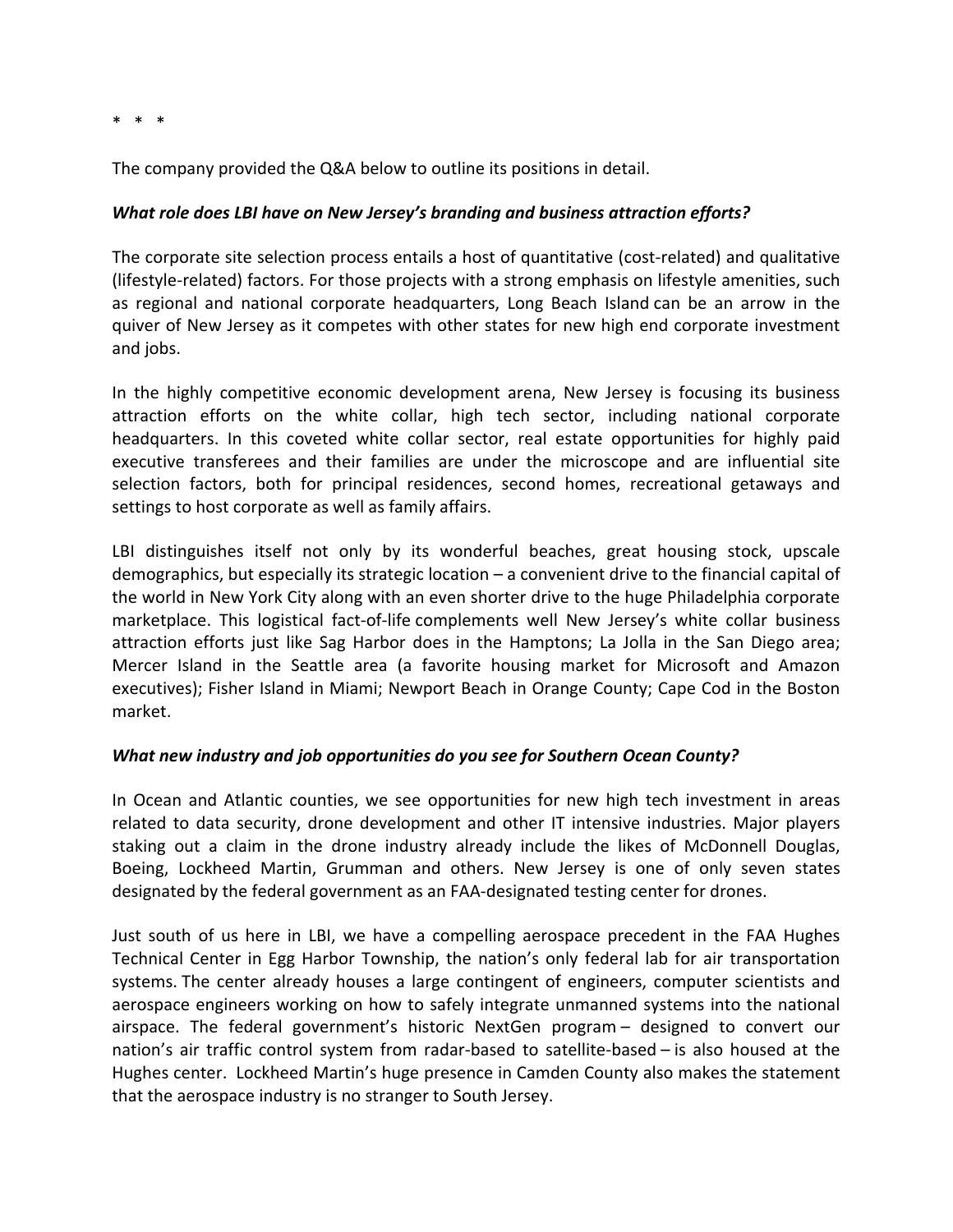## *Do you see revitalization happening in Atlantic City, and how can Ocean County and LBI leverage an AC comeback?*

Yes, we do. Competition from Pennsylvania, Delaware, Connecticut and New York has done much to devastate the Atlantic City economy. Ironically, competition from newly proposed North Jersey casinos coupled with new dedicated revenue streams from those new casinos to Atlantic City will do much to ensure the survival and rebound of the Atlantic City economy. Many LBI-region residents work in and commute to Atlantic City, and its rebound will have important spin‐offs here. Down the road, we see sports betting coming to Atlantic City, which will provide another stimulus for the economy there.

Also, given our unique insights into emerging corporate location and investment trends, The Boyd Co. has been retained by several U.S. cities and states to counsel them on industry attraction strategies, especially "branding," which is increasingly being associated with a city's image, business climate and attractiveness for relocation.

One of our long‐time clients in the "branding" field is Las Vegas, where we have assisted the Howard Hughes Corp., the City of North Las Vegas and the Nevada Development Authority craft programs to attract new non‐casino corporate investment and jobs to the Las Vegas area. Major non‐casino employers in Las Vegas include the likes of Williams‐Sonoma, Expedia, Barclaycard, Olin, Ocean Spray and e‐commerce firms Zappos and Beyond the Rack. Atlantic City can learn much from Las Vegas in terms of taking proactive measures to help diversify its economy from an over‐reliance on the casino industry.

# *Where do you see New Jersey's economy going? What are some "hotspots" in New Jersey, and what other development trends are impacting the Garden State today?*

In other parts of the state, we see same-day delivery trends from e-commerce firms like eBay and Amazon bringing new distribution warehousing operations into New Jersey, like Amazon's mammoth fulfillment center in Robbinsville. Another driver here is the booming Port of Newark and the expanding Panama Canal. Financial service industry migration out of New York City to Jersey City is another major trend working in New Jersey's favor. Ultra‐progressive NYC Mayor DeBlasio has done much to damage the city business climate with higher taxes, income redistribution policies and his fallout with the police department amid rising crime statistics in the City.

# *You spend many days a year traveling throughout North America for your site‐seeking corporate clients. When you are here on LBI, what are your favorite places to go and things to do?*

My personal connection to Long Beach Island is through my family – father Jack, mother Eileen and sister Alison. We have been summering in Surf City for 25 years now. It has been a special place to celebrate numerous milestones of family and friends. I especially like the convenience